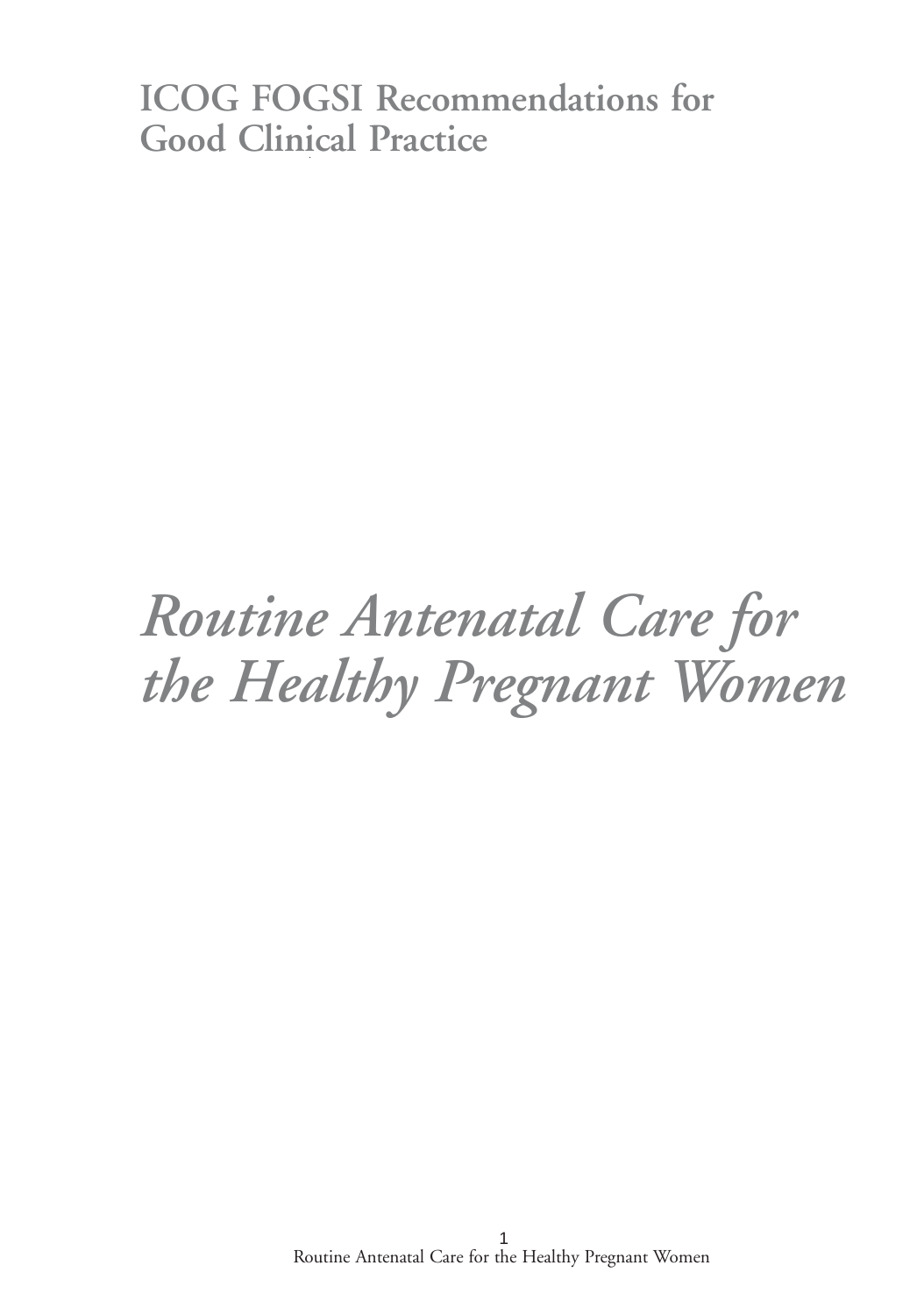| Chairperson:                                                               | Dr. Mandakini Parihar                           |
|----------------------------------------------------------------------------|-------------------------------------------------|
| Committee:                                                                 | Family Welfare Committee. (2004 - 2008)         |
| <b>ICOG Representative:</b>                                                | Dr. Sadhana Desai                               |
| <b>Committee Members:</b>                                                  |                                                 |
| <b>ICOG Council Member:</b>                                                | Dr. Sadhana Desai                               |
| Group "A" Society:                                                         | Dr. Ritu Joshi, Jaipur Obst & Gyn Society       |
| Group "B" Society:                                                         | Dr. Anu Vij, Navi Mumbai Obst & Gyn Society     |
| Group "C" Society:                                                         | Dr. Rohidas Chavan, Yavatmal Obst & Gyn Society |
| Post Graduates / Fresh Graduates<br>Dr.Shilpa Mangal<br>Dr. Milind Wadekar |                                                 |
| Discussed by Committee:                                                    | 2 <sup>nd</sup> September 2006                  |
| Received by Core Committee:                                                | 14th March 2009                                 |
| Website:                                                                   | <b>ICOG &amp; FOGSI</b>                         |
| Peer Reviewer:                                                             | Dr. Usha B. Saraiya                             |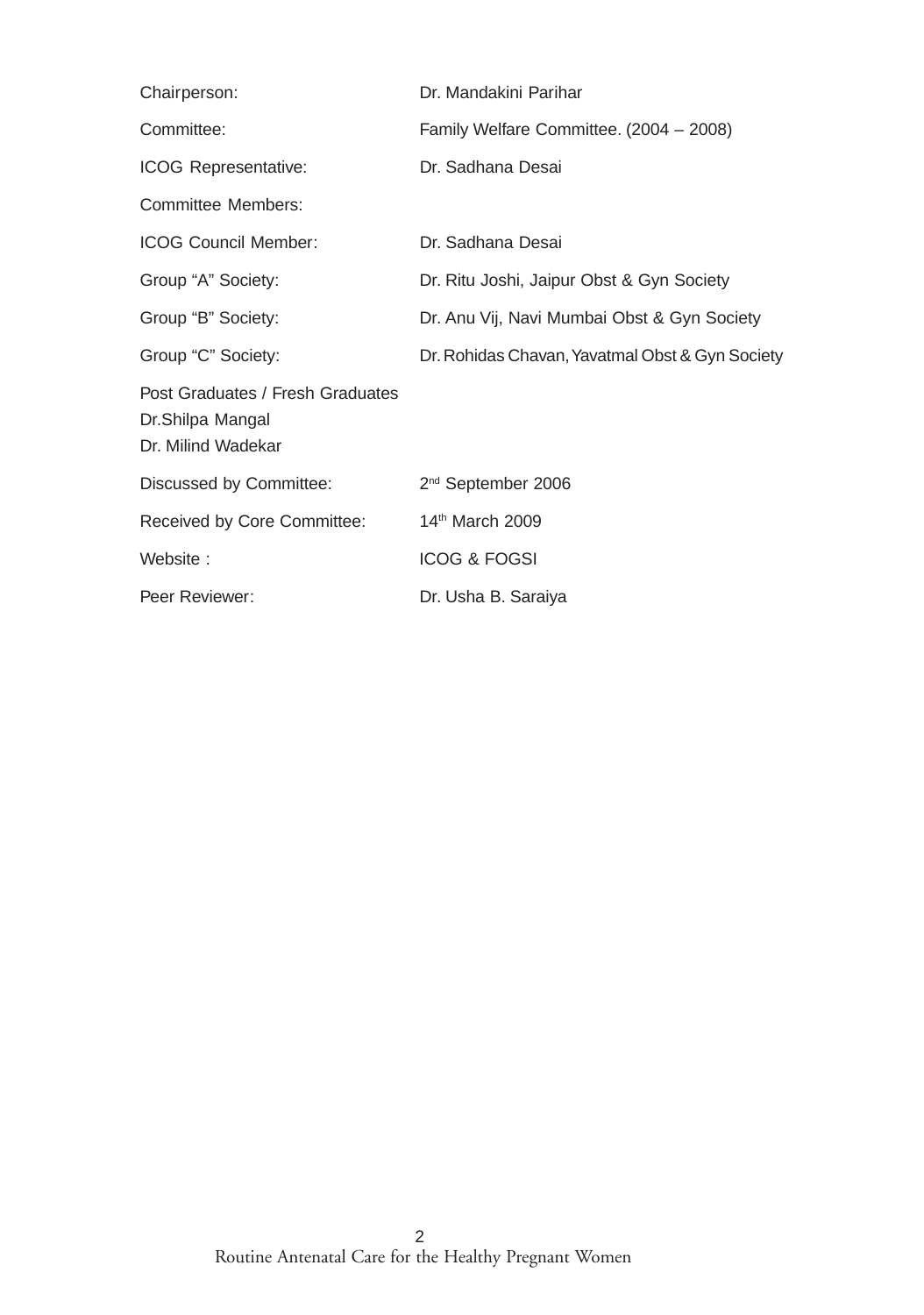This **Good Clinical Practice Recommendations** represents the view of the members which was arrived at after careful consideration of the evidence available. The **Good Clinical Practice Recommendations** are aimed at establishing the basic minimum care required for a normal healthy pregnant lady taking into account the paucity of resources available in our country in rural settings. These **Good Clinical Practice Recommendations** are based on the current recommendations from the Royal College of Obstetricians and Gynaecologists and the American college of Obstetricians and Gynaecologists. Appropriate modifications have been made taking into account the cultural and financial diversity present in our country, with the final aim being to reduce all preventable maternal deaths and disabilities.

These recommendations been developed with the following aims.

- 1. They cover the clinical antenatal care that all healthy women with an uncomplicated singleton pregnancy should receive and baseline care for all pregnancies.
- 2. It does not cover the additional care that women thought to be at increased risk of complications should be offered (see Appendix 1).

All FOGSI members are expected to take it fully into account when exercising their clinical judgment. The **Good Clinical Practice Recommendation** does not, however, override the individual responsibility of health professionals to make decisions appropriate to the circumstances of the individual patient, in consultation with the patient and/or guardian.

The **Good Clinical Practice Recommendations** cover baseline care for all pregnant women. Some women will require care additional to that described based on their clinical condition and complications of pregnancy and these need to be addressed based on the judgment of the treating doctor. **These Good Clinical Practice Recommendations do not apply to high risk pregnancies and/or complicated pregnancies.**

# *Summary of Good Clinical Practice Recommendations*

The **good clinical practice recommendations** can be divided into two parts for care of a routine ante-natal patient

- a. Basic essential care recommended for all pregnant women
- b. Additional care and investigations to be preferably offered if available for routine ante-natal care of normal healthy woman

All Pregnant women should be offered evidence-based information and support to enable them to make informed decisions regarding their care. Information should include details of where they will be seen and who will undertake their care. Addressing women's choices should be recognized as being integral to the decision-making process.

The need for Ante-natal care needs to be stressed so that as far as possible all high risk cases are identified early. **The advantages of hospital delivery should be stressed upon. Ideally, all pregnant women must at least have a trained birth attendant.**

**Please note that these recommendations do not apply to high-risk pregnancies or complicated pregnancies.**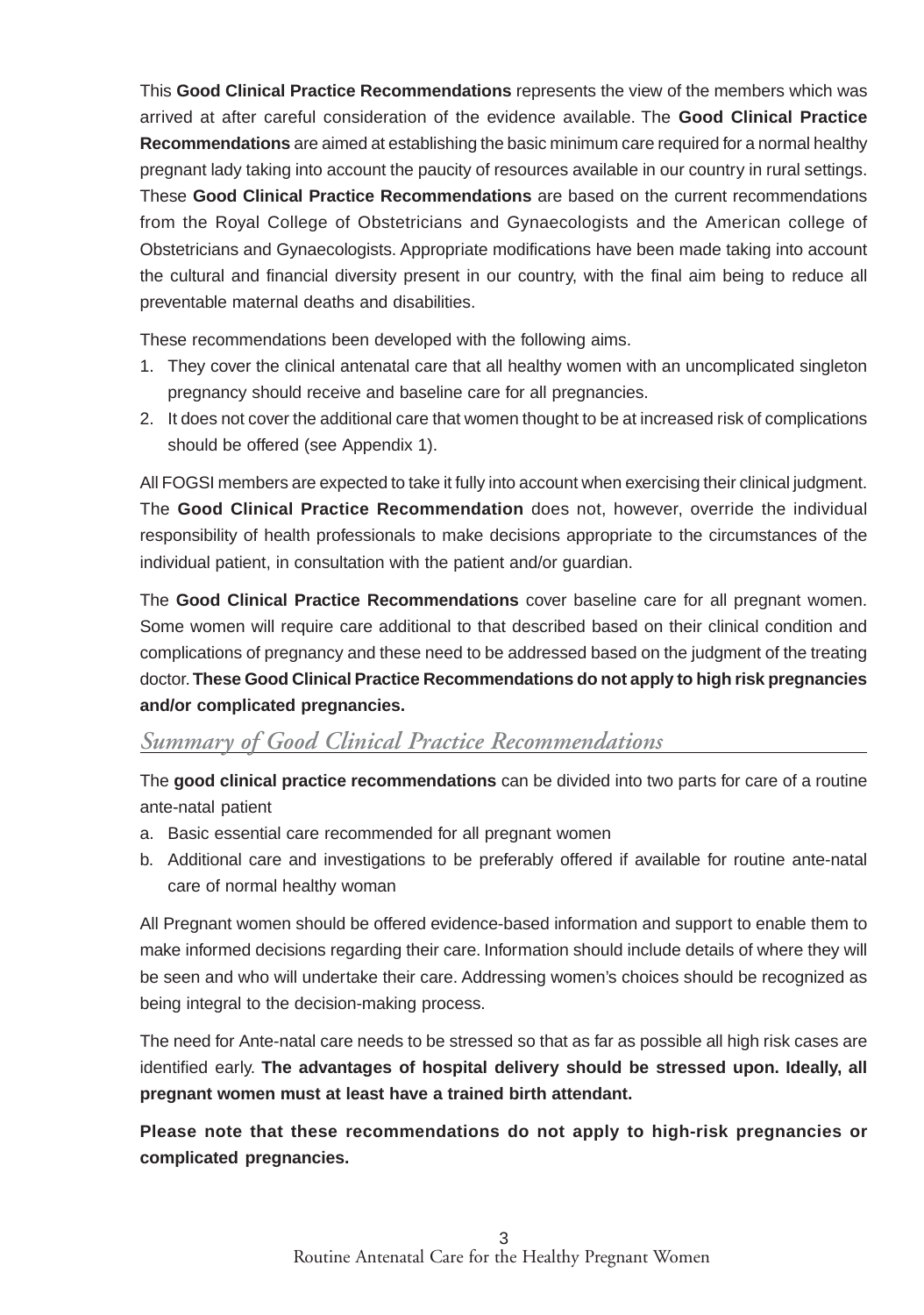#### **Basic essential care recommended for all pregnant women**

- 1. All pregnant women must be counselled for regular Antenatal visits .minimum one visit in first trimester , monthly visits till 30 weeks , every 2 weekly till 36 weeks and weekly visits till delivery
- 2. Blood investigations for Hb, Blood grouping and Rh Typing, VDRL, Blood sugar –R, and a Routine Urine examination with albumin & sugar should be done.
- 3. A repeat Hb and Urine Sugar to be done in third trimester
- 4. Immunization with 2 doses of TT / Td
- 5. Iron, Folic Acid and Calcium Supplements
- 6. At least one Ultrasound for congenital anomalies should be done before 20 weeks of pregnancy.
- 7. Delivery by a doctor or a trained birth attendant
- 8. Education on nutrition, diet and hygiene
- 9. Education in breast feeding and birth spacing and contraception methods

#### **Additional care and investigations to be preferably offered if available for routine ante-natal care of normal healthy woman**

Besides the basic essential ANC the following should be preferably offered if easily available:

- 1. Preconception counselling and care
- 2. Counselling for HIV, HbsAg and HCV testing
- 3. Counselling and screening for Thalassaemia, Down's syndrome
- 4. Repeat blood for Hb, Blood sugar screening and Urine Evaluation in each trimester
- 5. Ultrasound evaluation once in each trimester
- 6. Institutional delivery recommended
- 7. Additional screening for infections, growth retardation, thyroid dysfunctions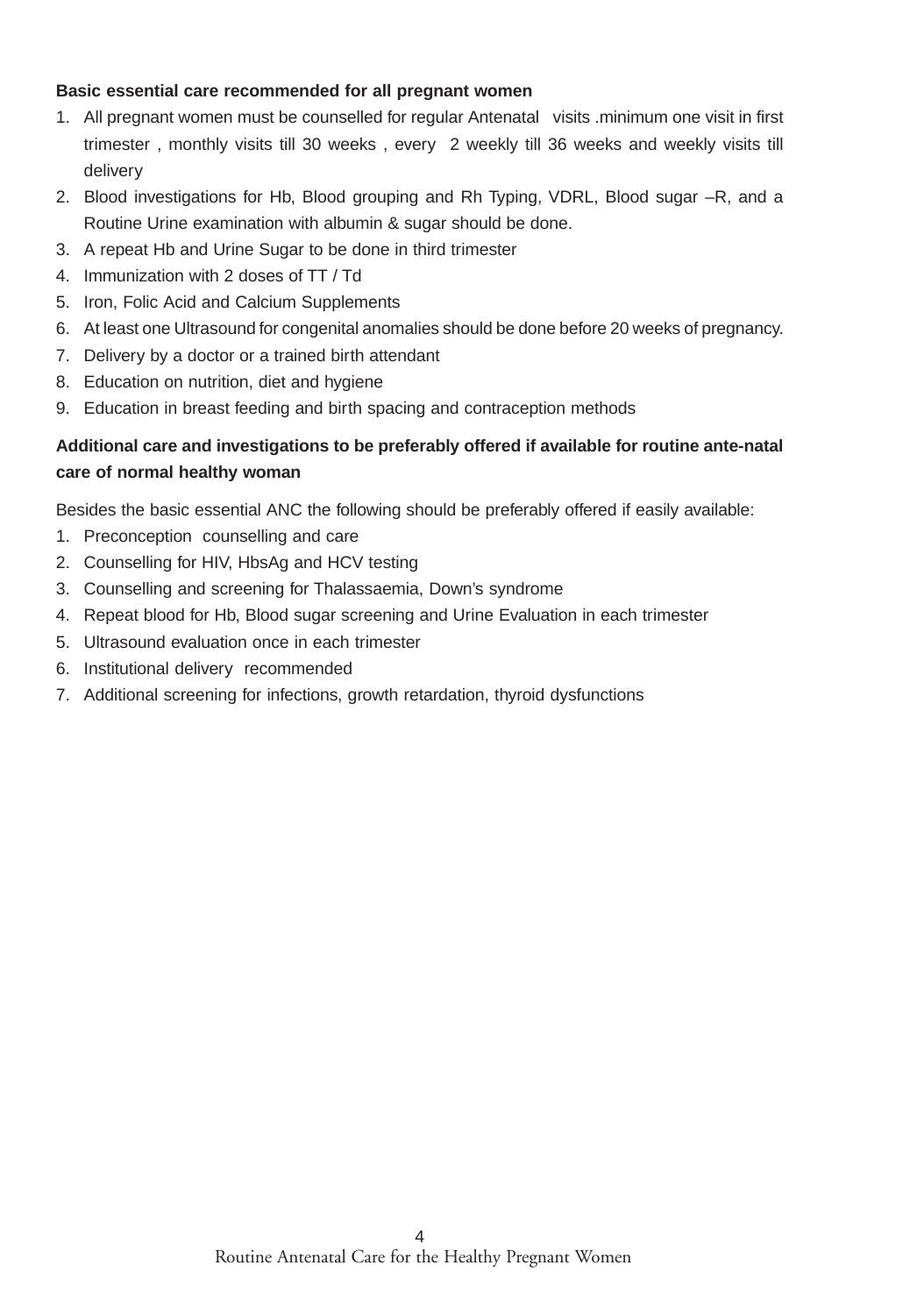# *Contents*

|    | <b>Topic</b>                                              | Page no |
|----|-----------------------------------------------------------|---------|
| 1. | Introduction to Good Clinical Practice Recommendations    | 06      |
|    | 2. Education in breast feeding and labour                 | 14      |
|    | 3. Contraception and birth spacing                        | 14      |
|    | Appendix 1: Women requiring additional care               | 15      |
|    | Appendix 2: Antenatal appointments (schedule and content) | 16      |
|    | References                                                | 18      |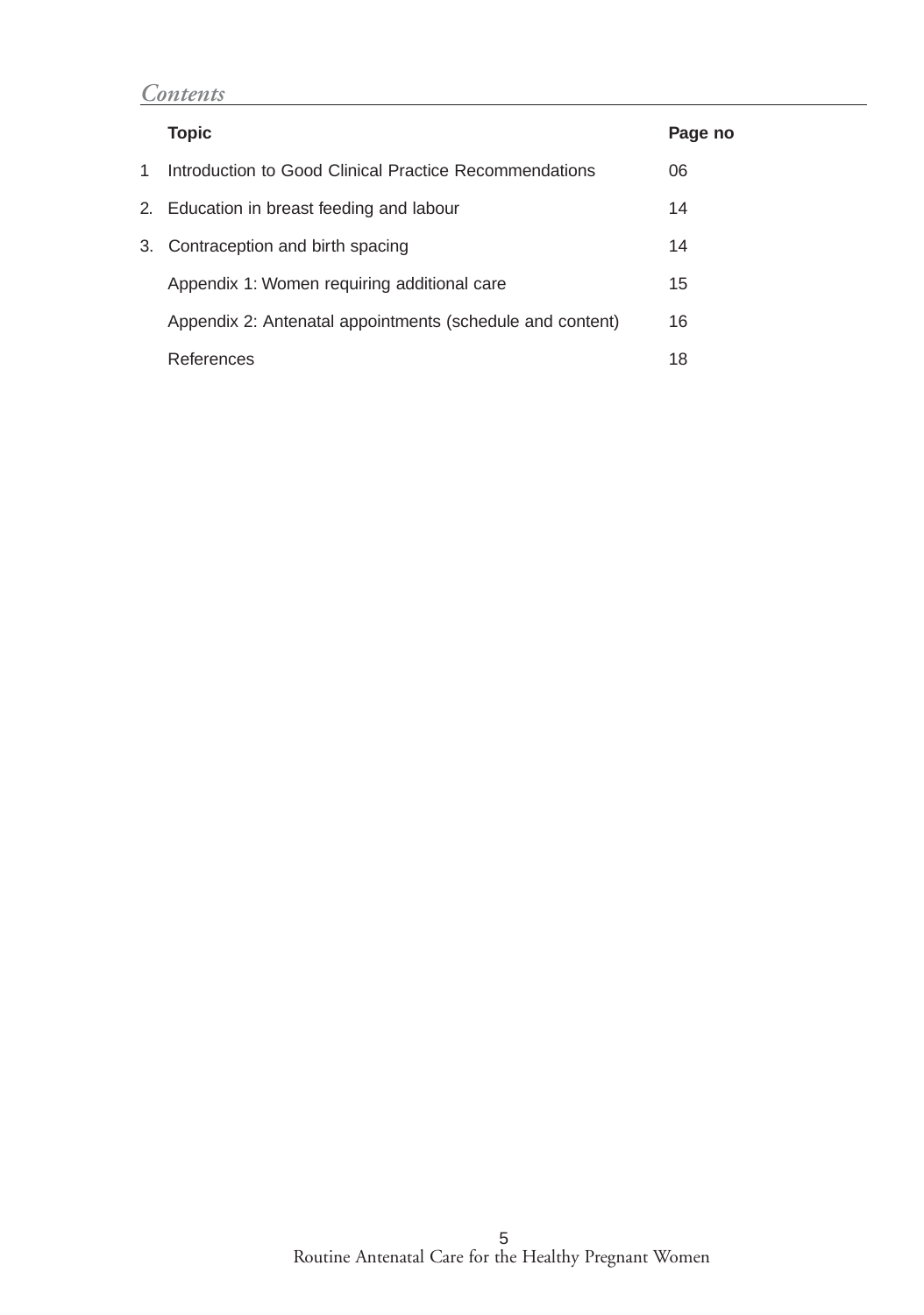- **1.1 Woman-centred care and informed decision making. The principles outlined in this section apply to all aspects of the antenatal care guideline.**
- 1.1.1 Pregnant women should have written/pictorial information about antenatal care with stress on diet, anaemia prevention and regular check ups. Wherever, it is feasible and available, they should be offered opportunities to attend antenatal classes. All information should be made available in local languages and in pictorial formats to make for easy understanding and acceptance.
- 1.1.2 Pregnant women should be offered evidence-based information and support to enable them to make informed decisions regarding their care. Information should include details of where they will be seen and who will undertake their care. Addressing women's choices should be recognized as being integral to the decision-making process.
- 1.1.3 At the first visit, pregnant women should be offered information about: the pregnancycare services and options available; lifestyle considerations, including dietary information; and screening tests.
- 1.1.4 Pregnant women should be informed about the purpose of any screening test before it is performed.
- 1.1.5 At each antenatal appointment, trained personnel and /or doctors should offer consistent information and clear explanations. They should provide pregnant women with an opportunity to discuss issues and ask questions. The information should be provided in a format and language which the pregnant woman understands.
- 1.1.6 Communication and information should be provided in a form that is accessible to pregnant women who have additional needs, such as those with physical, cognitive, or sensory disabilities and those who do not speak or read.

#### **1.2 Provision and organization of care 1.2.1 Who provides care?**

1.2.1.1 Auxiliary Nurse Midwife (ANM) and / or doctor should provide ANC for women with an uncomplicated pregnancy. Involvement of an obstetrician should be recommended in cases when complications are present or anticipated.

#### **1.2.2 Continuity of care**

- 1.2.2.1 Antenatal care should be provided by doctor / ANM's with whom the woman feels comfortable. There should be continuity of care throughout the antenatal period.
- 1.2.2.2 A system of clear referral paths should be established so that pregnant women who require additional care are managed and treated by the appropriate specialist teams when problems are identified.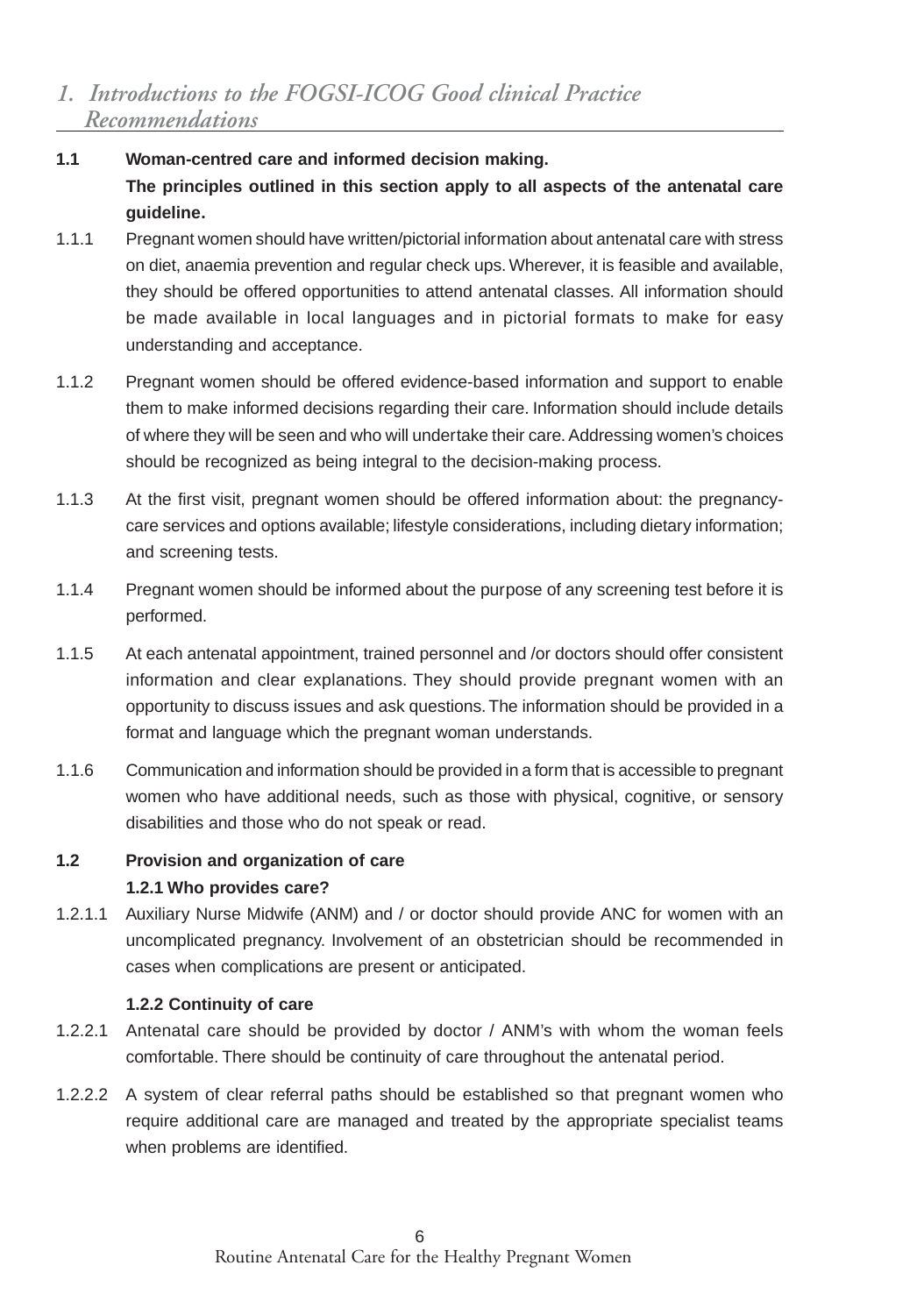#### **1.2.3 Where should antenatal appointments take place?**

1.2.3.1 Antenatal care should be readily and easily accessible to all women and should be sensitive to the needs of individual women and the local community.

#### **1.2.4 Documentation of care**

- 1.2.4.1 Structured maternity records should be used for antenatal care.
- 1.2.4.2 Maternity services should have a system in place whereby women preferably carry a copy of their own case notes.
- 1.2.4.3 A standardized, national maternity record with an agreed minimum data set should be developed and used. This will help to provide the recommended evidence-based care to all pregnant women.

#### **1.2.5 Frequency of antenatal appointments**

1.2.5.1 A schedule of antenatal appointments should be determined by the function of the appointments. For a woman with an uncomplicated pregnancy, a schedule of appointments as per Appendix 2 is recommended.

#### **1.2.6 Gestational age assessment: LMP and ultrasound**

1.2.6.1 Pregnant women should be offered an early ultrasound scan to determine gestational age (in lieu of last menstrual period [LMP] for all cases) and to detect multiple pregnancies whenever possible. This will ensure consistency of gestational age assessments, improve the performance of serum screening for Down's syndrome and reduce the need for induction of labour after 41 weeks.

#### **1.2.7 What should happen at antenatal appointments?**

The content of the first appointment, and all appointments are recommended as per the list in Appendix 2.

#### **1.3 Lifestyle considerations**

#### **1.3.1 Working during pregnancy**

1.3.1.1 Pregnant women should be informed of their maternity rights and benefits. The majority of women can be reassured that it is safe to continue working during pregnancy provided there are no medical or obstetrical complications.

#### **1.3.2 Nutritional supplements**

- 1.3.2.1 Pregnant women (and those intending to become pregnant) should be informed that dietary supplementation with folic acid, before conception and up to 12 weeks' gestation, reduces the risk of having a baby with neural tube defects (anencephaly, spina bifida). The recommended dose is 400 micrograms per day.
- 1.3.2.2 Iron, protein and calcium supplementation should be offered routinely to all pregnant women. This is because there is high incidence of anaemia, hypoproteinaemia and osteopenia in the Indian Population due to poor diet and repeated pregnancies.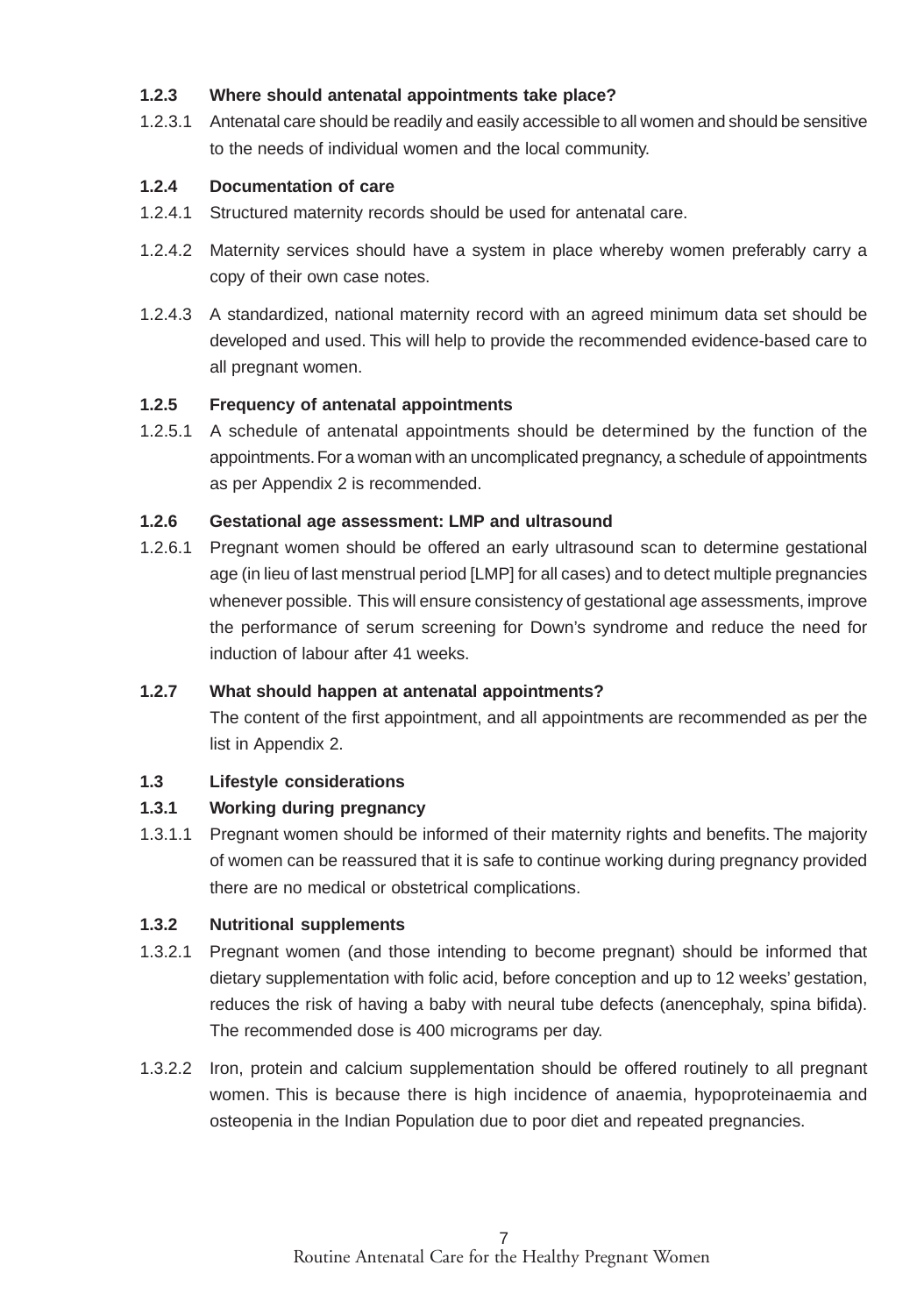#### **1.3.3 Prescribed medicines**

1.3.3.1 Prescription medicines during pregnancy should be limited to circumstances where the benefit outweighs the risk.

#### **1.3.4 Exercise in pregnancy**

1.3.4.1 Pregnant women should be informed that a moderate course of exercise during pregnancy is not associated with adverse outcomes.

#### **1.3.5 Sexual intercourse in pregnancy**

1.3.5.1 Pregnant woman should be informed that sexual intercourse in pregnancy is not known to be associated with any adverse outcomes.

#### **1.3.6 Alcohol and smoking in pregnancy**

- 1.3.6.1 Due to increased fetal risks It is suggested that women should avoid alcohol consumption when pregnant.
- 1.3.6.2 Pregnant women should be informed about the specific risks of smoking/ tobacco use during pregnancy (such as the risk of having a baby with low birth weight, IUGR and preterm) and should be encouraged to quit.

#### **1.3.7 Travel during pregnancy**

- 1.3.7.1 Travel is safe. However patient should be counselled regarding risks of long distance travel, especially the risk of DVT with long flights.
- 1.3.7.3 Pregnant women should be informed that, if they are planning to travel abroad, they should discuss considerations such as flying, vaccinations and travel insurance with their doctor.

#### **1.4 Management of common symptoms of pregnancy**

#### **1.4.1 Nausea and vomiting in early pregnancy**

1.4.1.1 Women should be informed that most cases of nausea and vomiting in pregnancy will resolve spontaneously by end of first trimester and that nausea and vomiting are not usually associated with a poor pregnancy outcome. If a woman requests or would like to consider treatment, non-pharmacological agents or safe anti-emetics. In hyper-emesis hospital admission may be needed.

#### **1.4.2 Heartburn**

- 1.4.2.1 Women who present with symptoms of heartburn in pregnancy should be offered information regarding lifestyle and diet modification.
- 1.4.2.2 Antacids may be offered to women whose heartburn remains troublesome despite lifestyle and diet modification.

#### **1.4.3 Constipation**

1.4.3.1 Women with constipation in pregnancy should be offered information regarding diet modification, such as isapgol (psyllium husk) supplementation and medication if needed.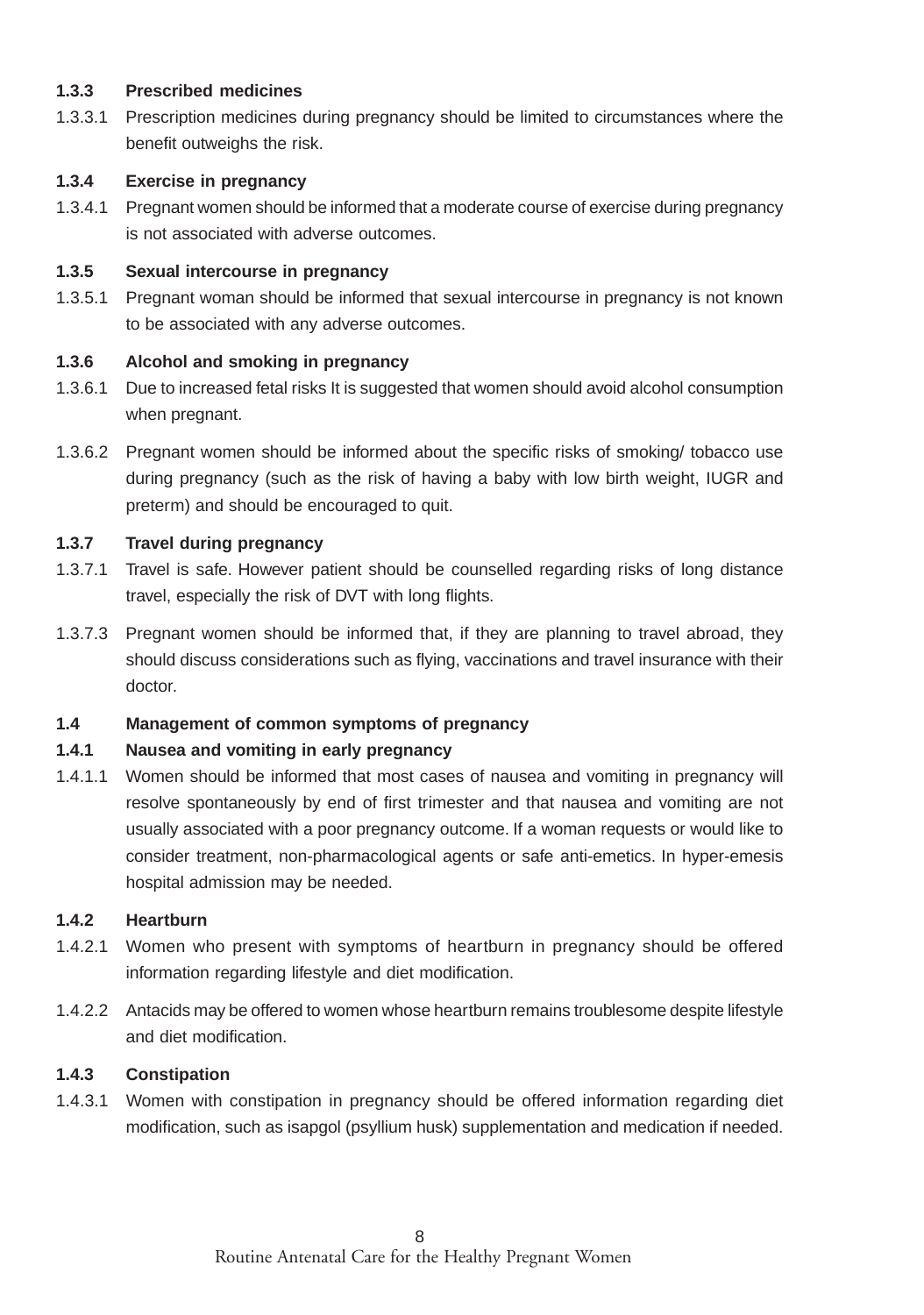#### **1.4.4 Haemorrhoids**

1.4.4.1 In the absence of evidence of the effectiveness of treatments for haemorrhoids in pregnancy, women should be offered information concerning diet modification. If clinical symptoms remain troublesome, standard haemorrhoid creams should be considered.

#### **1.4.5 Varicose veins**

1.4.5.1 Women should be informed that varicose veins are a common symptom of pregnancy that will not cause harm and that compression stockings can improve the symptoms but will not prevent varicose veins from emerging.

#### **1.4.6 Vaginal discharge**

- 1.4.6.1 Women should be informed that an increase in vaginal discharge is a common physiological change that occurs during pregnancy. If this is associated with itch, soreness, offensive smell or pain on passing urine there may be an infective cause. In these cases, evaluation and treatment should be considered.
- 1.4.6.2 A 7 day course of a topical co-trimazole is an effective treatment and should be considered for vaginal Candidal infections in pregnant women.

#### **1.4.7 Backache**

1.4.7.1 Backache is a common problem which only increases as the pregnancy advances. Women should be informed that exercising in water, massage therapy and group or individual back care classes might help to ease backache during pregnancy. **1.5 Clinical examination of pregnant women**

#### **1.5.1 Measurement of weight**

- 1.5.1.1 Maternal weight and height should be measured at the first antenatal appointment, and the woman's BMI calculated (weight [kg]/height[m] **<sup>2</sup>** ).
- 1.5.1.2 Regular weight check during pregnancy should be done with every ANC visit.

#### **1.5.2 Blood Pressure Measurements**

- 1.5.2.1 Routine evaluation of blood pressure at every ANC visit and more importantly, look for even minimal rise in BP or fluctuations. These are predictive for the development of IUGR and PIH.
- 1.5.2.2 Large double cuff for obese women should be used for accurate readings.

#### **1.5.3 Pelvic examination**

1.5.3.1 Routine antenatal pelvic examination does not accurately assess gestational age, nor does it accurately predict preterm birth or cephalopelvic disproportion. It is recommended when ultrasound facilities for gestational age are not available.

#### **1.5.4 Abdominal examination**

1.5.4.1 Every ANC visit after the first trimester should include abdominal examination for checking that the uterine size is corresponding with period of gestations. Early IUGR can be detected by inappropriate growth. Multiple pregnancy, hydramnios etc. can be suspected if there is excessive growth.

For details see point 1.12.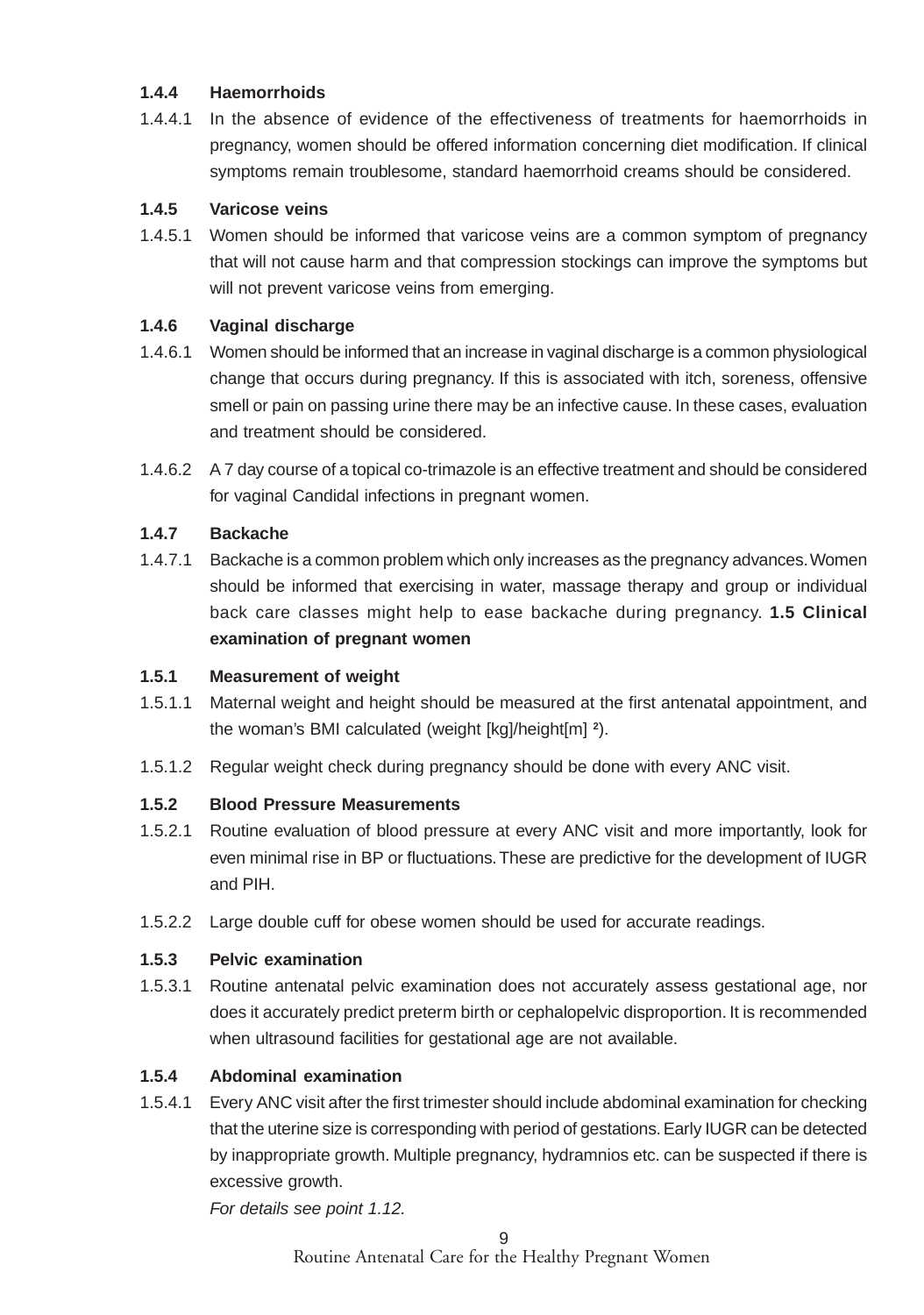#### **1.5.5 Domestic violence**

1.5.5.1 in our country, there is a high incidence of domestic violence, even when the woman is pregnant. Healthcare professionals need to be alert to the symptoms or signs of domestic violence and women should be given the opportunity to disclose domestic violence in an environment in which they feel secure.

#### **1.6 Screening for haematological conditions**

#### **1.6.1 Anaemia**

1.6.1.1 Pregnant women should be offered screening for anaemia.

Screening should take place early in pregnancy (at the first appointment) and at 28 weeks when other blood screening tests are being performed. This allows enough time for treatment if anaemia is detected. Haemoglobin levels outside the normal range for pregnancy (that is, 10 g/dl at first contact) should be investigated.

1.6.1.2 In our country there are ethnic groups who are at risk for Thalassaemia. Whenever possible testing for it and evaluation of the fetus if needed should be offered

#### **1.6.2 Blood grouping**

- 1.6.2.1 Women should be offered testing for blood group and RhD status in early pregnancy.
- 1.6.2.2 It is recommended that post partum anti-D prophylaxis is offered to all non-sensitized pregnant women who are RhD negative.
- 1.6.2.3 Women should be screened for Rh antibodies at first visit and again at 28 weeks and if positive they should be offered referral to a specialist centre for further investigation and advice on subsequent ANC.

#### **1.7 Screening for fetal anomalies**

#### **1.7.1 Screening for structural anomalies**

1.7.1.1 Pregnant women should be offered an ultrasound scan to screen for structural anomalies, preferably between 18 and 20 weeks' gestation. There should be care taken to adhere to all aspects of the PC-PNDT Act and under no circumstances should the pregnant lady be informed about the sex of the child.

#### **1.7.2 Screening for Down's syndrome**

- 1.7.2.1 Pregnant women may be offered screening for Down's syndrome with a test which provides the current standard of a detection rate above 60% and a false-positive rate of less than 5%. The following tests meet this standard:
	- From 11 to 14 weeks
		- Nuchal translucency (NT)
		- The combined test (NT, hCG and PAPP-A)
	- From 14 to 20 weeks
		- The triple test (hCG, AFP and uE3)
		- The quadruple test (hCG, AFP, uE3, inhibin A)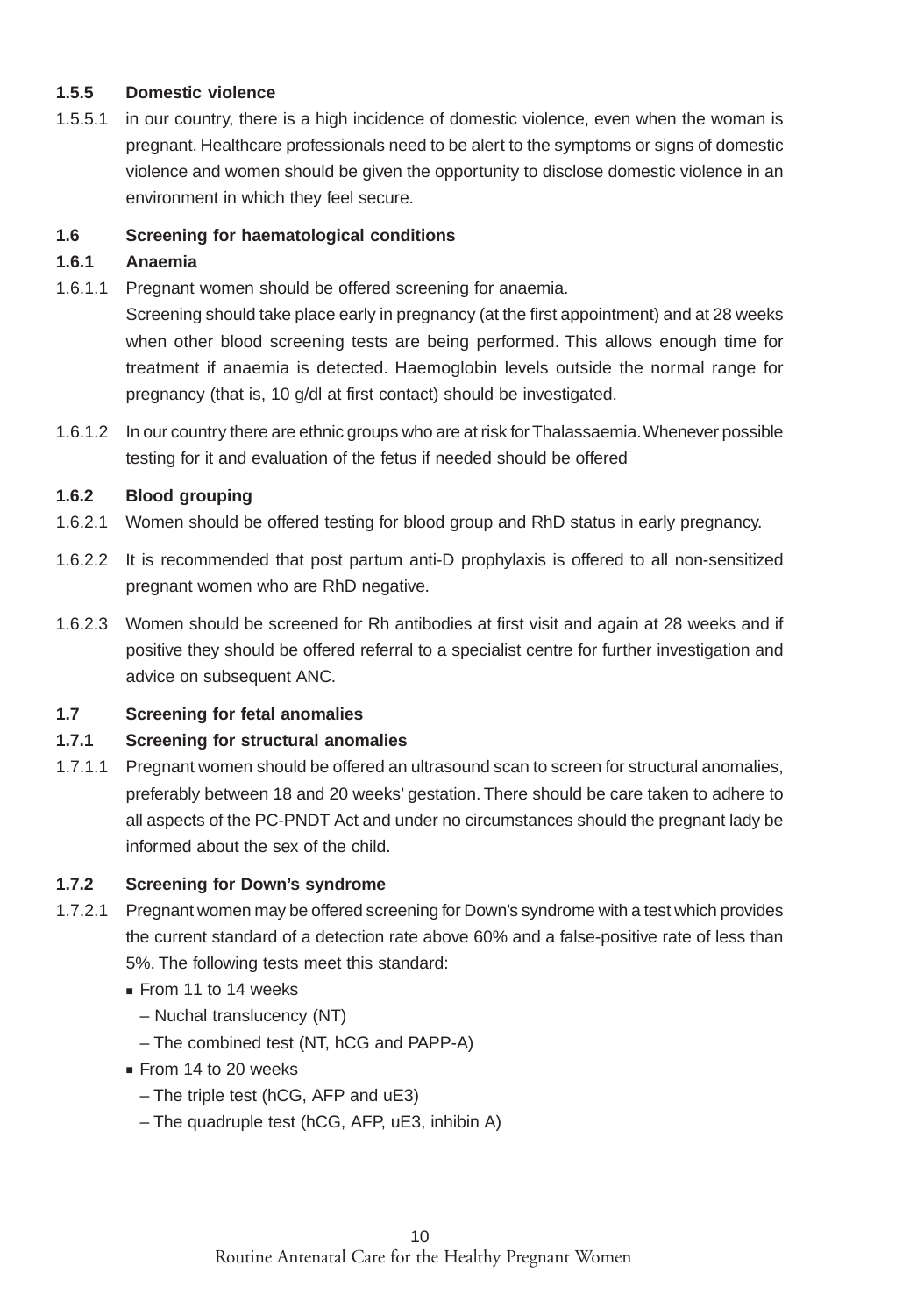- From 11 to 14 weeks **and** 14 to 20 weeks
	- The integrated test (NT, PAPP-A + hCG, AFP, uE3, inhibin A)
	- The serum integrated test (PAPP-A + hCG, AFP, uE3, inhibin A).

These tests are recommended wherever possible, and not mandatory as there may financial and logistic problems in these tests being made available everywhere, especially in remote rural areas.

#### **1.8 Screening for infections**

#### **1.8.1 Asymptomatic bacteriuria**

1.8.1.1 Pregnant women should be offered routine screening for asymptomatic bacteriuria by midstream routine urine examination. Urine culture should be asked where indicated. Identification and treatment of asymptomatic bacteriuria reduces the risk of preterm birth.

#### **1.8.2 Hepatitis B virus**

1.8.2.1 Serological screening for hepatitis B virus should be offered to pregnant women so that effective postnatal intervention can be offered to infected women to decrease the risk of mother-to-child-transmission.

#### **1.8.3 HIV**

- 1.8.3.1 Pregnant women should be offered screening for HIV infection early in antenatal care because appropriate antenatal interventions can reduce mother-to-child transmission of HIV infection and counselling should be done.
- 1.8.3.2 A system of clear referral paths should be established in each unit or department so that pregnant women who are diagnosed with an HIV infection are managed and treated by the appropriate specialist teams with retroviral therapy as recommended.

#### **1.8.4 Syphilis**

1.8.4.1 Screening for syphilis should be offered to all pregnant women at an early stage in antenatal care because treatment of syphilis is beneficial to the mother and fetus.

#### **1.8.5 Bacterial Vaginosis**

1.8.5.1 Recurrent vaginal infections and high incidence of preterm labour are interlinked, and hence whenever possible and feasible pregnant women should have a vaginal smear to r/o possibility of bacterial vaginosis.

#### **1.9 Screening for clinical conditions**

#### **1.9.1 Screening for anaemia**

- 1.9.1.1 Due to nutritional deficiency and repeated child births almost 60% of all pregnant women have Hb levels below 10gm%. Screening in early pregnancy followed by iron supplementation should be mandatory for all pregnant women.
- 1.9.1.2 Where ever possible, a repeat Hb estimation must be done in third trimester to identify women still at risk and appropriate referrals if necessary.
- 1.9.1.3 In our country there are ethnic groups who are at risk for Thalassaemia. Whenever possible testing for it and evaluation of the fetus if needed should be offered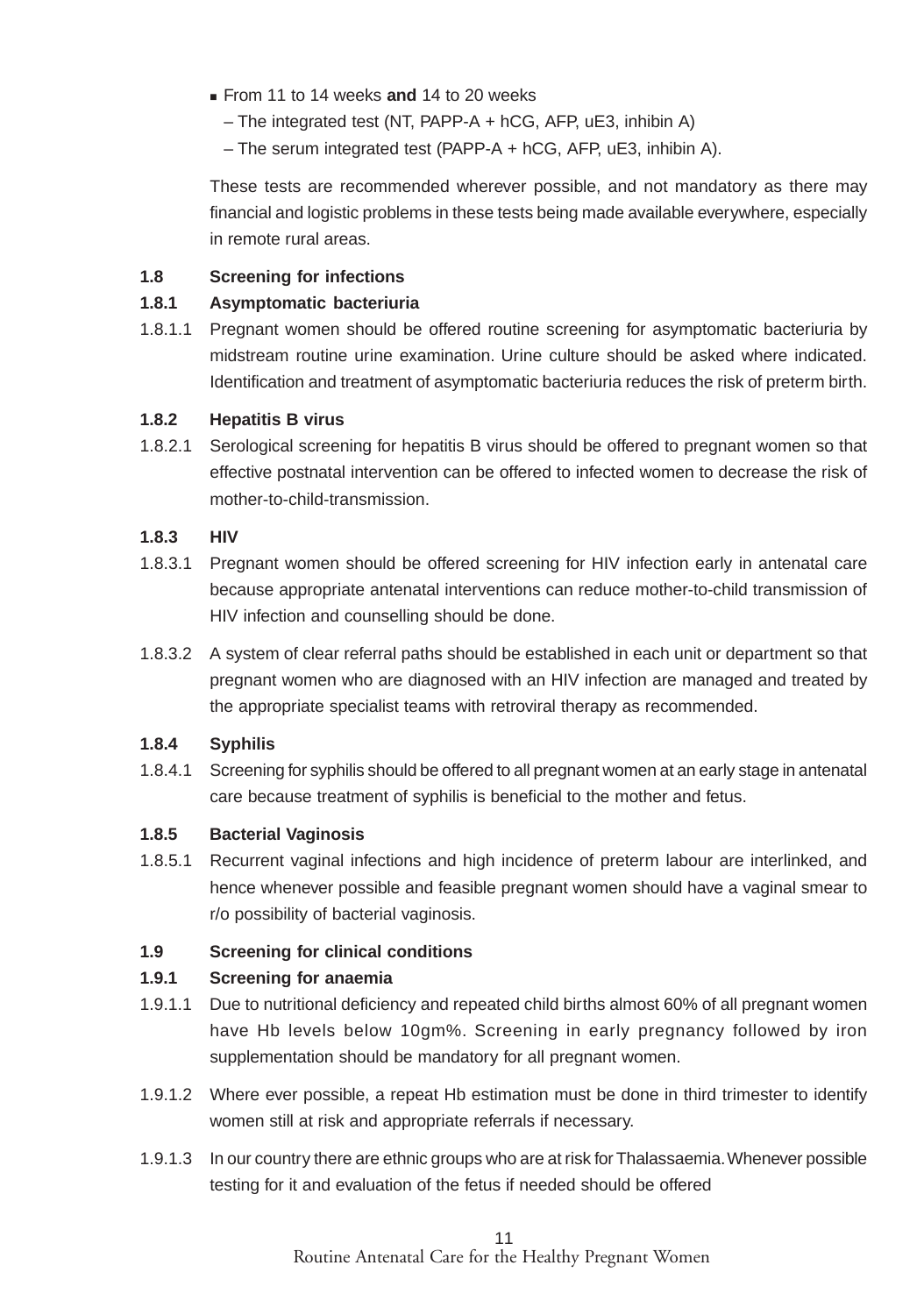#### **1.9.2 Pre-eclampsia**

- 1.9.2.1 At first contact a woman's level of risk for pre-eclampsia should be evaluated so that a plan for her subsequent schedule of antenatal appointments can be formulated. The likelihood of developing pre-eclampsia during a pregnancy is increased in women who:
	- are nulliparous
	- are aged 35 or older
	- have a family history of pre-eclampsia
	- have a prior history of pre-eclampsia
	- obese women
	- have a multiple pregnancy or pre-existing vascular disease (e.g. hypertension or diabetes).
- 1.9.2.2 With every ANC visit, blood pressure is measured in pregnancy and if possible, urine sample should be tested at the same time for proteinuria.
- 1.9.2.3 Pregnant women should be informed of the symptoms of advanced pre-eclampsia because these may be associated with poorer pregnancy outcomes for the mother and/or baby or both. Symptoms include headache; problems with vision, such as blurring or flashing before the eyes; abdominal pain just below the ribs; vomiting and sudden swelling of face, hands or feet.

#### **1.9.3 Preterm birth**

- 1.9.3.1 Routine vaginal examination to assess the cervix is not an effective method of predicting preterm birth and should not be recommended.
- 1.9.3.2 Although cervical shortening identified by transvaginal ultrasound examination and increased levels of fetal fibronectin are associated with an increased risk for preterm birth, the evidence does not indicate that this information improves outcomes; therefore, neither routine antenatal cervical assessment by transvaginal ultrasound nor the measurement of fetal fibronectin should be used to predict preterm birth in healthy pregnant women.

#### **1.9.4 Placenta Previa**

- 1.9.4.1 Because most low-lying placentas detected at a 20-week anomaly scan will resolve by term. another trans-abdominal scan at 36 weeks. If the trans-abdominal scan is unclear, a transvaginal scan should be offered if facilities exist.
- 1.9.4.2 Under ideal conditions a third trimester ultrasound should be offered for all pregnant patients. However, financial and logistic constraints may not allow this in all patients. Hence, it should be mandatory in all patients who have any high risk factors and individualized in patients with normal pregnancy.

#### **1.9.5 Gestational diabetes mellitus**

1.9.5.1 Ideally, every pregnant woman must be offered routine screening for gestational diabetes mellitus by blood sugar estimations in every pregnant woman. However, financial and logistic problems may not be able to support this on routine basis. Hence, a urine sugar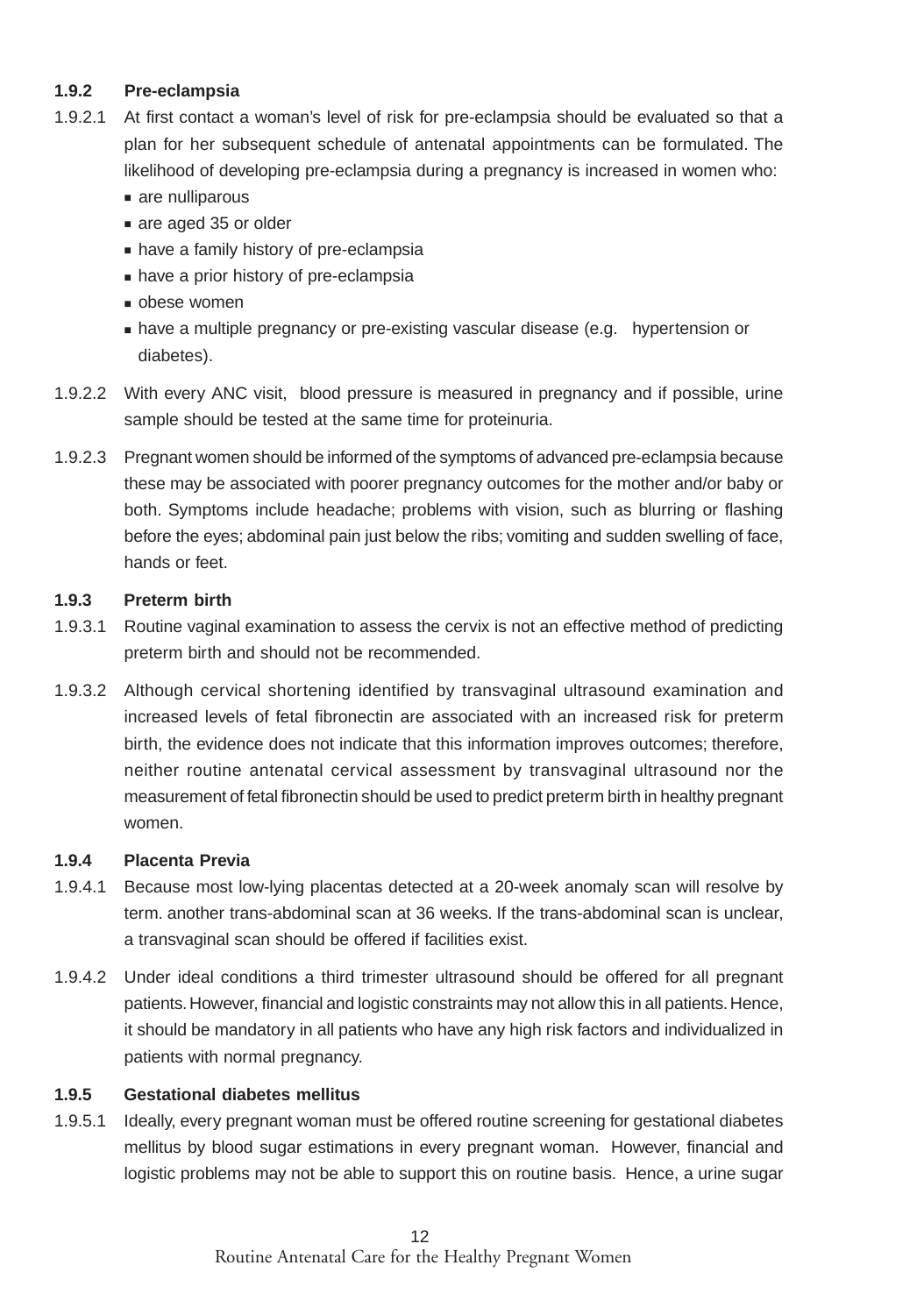examination during ANC visit will help in identifying normal women at risk. Also, identify women with risk factors and these women should be screened throughly.

1.9.5.2 Whenever possible, a glucose challenge test using 75gm glucose load, is the ideal method of screening for gestational diabetes.

#### **1.9.6 Thyroid deficiency**

1.9.6.1 In our country thyroid deficiency is endemic in many areas, especially in the northern regions. Thyroid screening should preferably be done at least once, especially in all pregnant women hailing from these areas.

#### **1.10 Immunization during pregnancy**

- 1.10.1 All pregnant women should be immunized against tetanus and diphtheria as per the recent WHO guidelines. However, places where TD is not available, immunization should be with TT.
- 1.10.2 2 doses of TD/ TT should be given 4-6 weeks apart to all pregnant women during the ANC period after 16 weeks onwards.
- 1.10.3 Rubella , yellow fever (all vaccines with live virus should be avoided.)

#### **1.11 Diet and hygiene during Pregnancy**

- 1.11.1 Adequate information of a balanced diet should be provided to all pregnant women
- 1.11.2 Pictorial charts and if possible suggested nutrients should be given to all pregnant women with advice on improvements in daily diet needs.
- 1.11.3 Care should be taken to see that there is enough, proteins, carbohydrates, calcium, iron and fats in the daily diet and if not, the woman should be advised appropriately by the ANM's or the doctor.
- 1.11.4 Pregnant women should be informed of primary infection prevention measures, such as:
	- washing hands before handling food
	- Thoroughly washing all fruit and vegetables before eating
	- Thoroughly cooking raw meats and fish
	- wearing gloves and thoroughly washing hands after handling soil and farming
	- avoiding cat/cow faeces in litter or in soil.

#### **1.12 Fetal growth and well-being**

#### **1.12.1 Abdominal palpation for fetal presentation**

- 1.12.1.1 Fetal presentation should be assessed by abdominal palpation at 36 weeks or later, when presentation is likely to influence the plans for the birth..
- 1.12.1.2 Suspected fetal malpresentation should be confirmed by an ultrasound assessment and referred for appropriate management by Obstetrician.

#### **1.12.2 Measurement of symphysis–fundal distance**

1.12.2.1 Pregnant women should be offered estimation of fetal size at each antenatal appointment to detect small- or large-for gestational- age infants.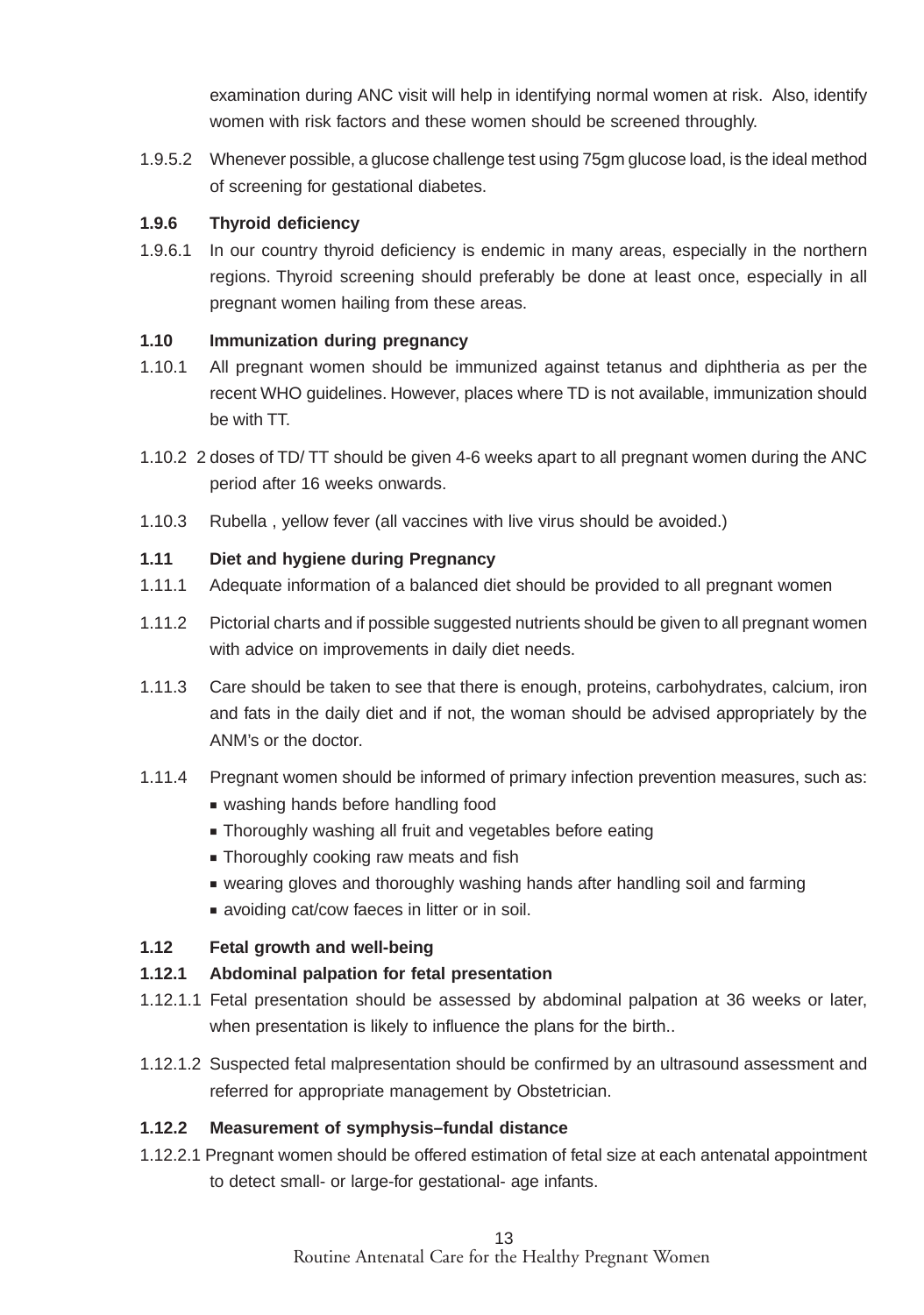1.12.2.2 Symphysis–fundal height should be measured at each antenatal appointment. Serial fundal height measurement may be documented at each ANC.

#### **1.12.3 Auscultation of fetal heart**

1.12.4.1 Auscultation of the fetal heart may confirm that the fetus is alive but is unlikely to have any predictive value. However, auscultation of the fetal heart may provide reassurance to the women.

#### **1.12.4 Routine monitoring of fetal movements**

1.12.3.1. All pregnant women should be told about the importance of fetal movements. They should be advised to report to the ANM or the doctor if they do not feel any movements for 12 hours or more.

#### **1.12.5 Cardiotocography**

1.12.5.1 The evidence does not support the routine use of antenatal electronic fetal heart rate monitoring (cardiotocography) for fetal assessment in women with an uncomplicated pregnancy. Cardiotocography may be offered in selected cases, if available.

#### **1.12.6 Umbilical and uterine artery Doppler ultrasound**

1.12.7.1 The use of umbilical artery Doppler ultrasound for the prediction of fetal growth restriction may be offered if available. However, it is not recommended for routine, uncomplicated pregnancies, unless there are any maternal or fetal indications or specific indication.

# *2. Education on breast feeding and infant care*

- 2.1 When ever possible all pregnant women should be taken around the post-natal ward and allowed to interact with just delivered women to understand and be prepared for normal labour
- 2.2 When ever possible the pregnant women should be taught how to breast feed their babies and to look after the hygiene
- 2.3 The proper care to be followed after breast feeding, burping the infant and how to position the infant when sleeping should all be taught to the women during the ANC period itself.
- 2.4 Pre-pregnancy classes on labour and infant care can be offered whenever possible.

### *3. Contraception and birth spacing*

- 3.1 The importance of birth spacing should be stressed and they should be informed about all the methods that can be safely used during the post-partum period when they are breast feeding their babies. Effective contraception with risks, advantages and benefits must be explained. They should also be explained about the difference between spacing and permanent methods.
- 3.2 At the first post-natal visit, IUCD / Injectable contraceptive / POP / Implant / preference for TL should all be offered as the basket of choices. All these should be offered with adequate counseling and proper selection according to the WHO criteria for each method. Importance of LAM should be stressed for all women and breast feeding should be encouraged.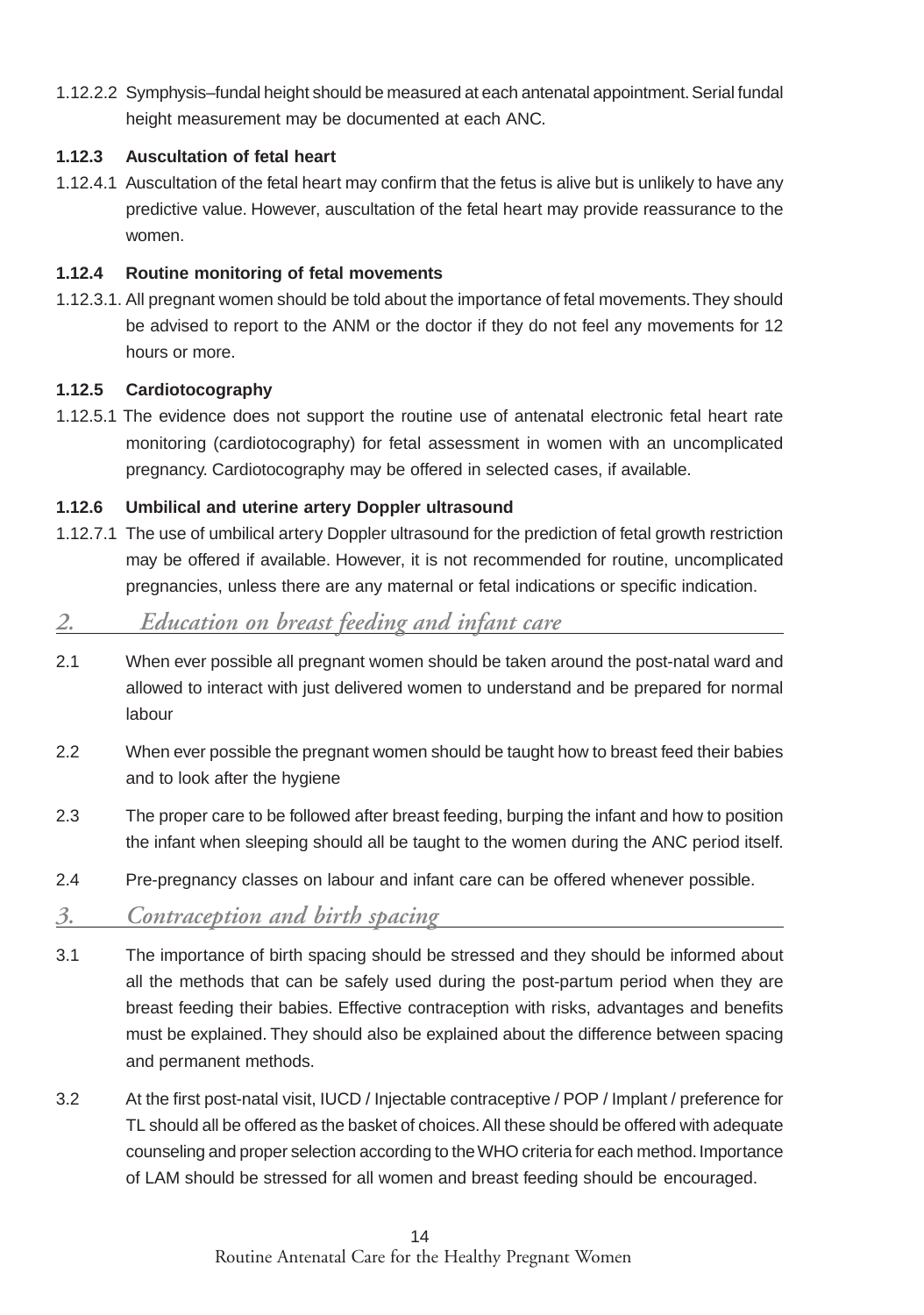These recommendations are offered for the baseline clinical care for all pregnant women but it does not offer information on the additional care that some women will require.

Pregnant women with the following conditions usually require care additional to that detailed in these **Good Clinical Practice Recommendations**. These will qualify as **high risk pregnancies** and/or complicated pregnancies and should be managed according to the clinical judgment of the obstetrician.

- 1. Underweight (BMI less than 18 at first contact)
- 2. Obesity (BMI 35 or more at first contact)
- 3. Extremes of age
- 4. Anaemia
- 5. Cardiac disease
- 6. Hypertension (essential as well as pregnancy induced)
- 7. Renal disease
- 8. Thyroid, diabetes and other endocrine disorders
- 9. Epilepsy requiring anticonvulsant drugs
- 10. Asthma and other respiratory disorders
- 11. Hematological disorder
- 12. HIV or HBV infected
- 13. Drug use such as heroin, cocaine (including crack cocaine) and ecstasy
- 14. Autoimmune disorders
- 15. Psychiatric disorders
- 16. Malignant disease

#### **Women who have experienced any of the following in previous pregnancies**

- Recurrent pregnancy loss
- Preterm birth
- Severe pre-eclampsia, HELLP syndrome or eclampsia
- Rhesus isoimmunisation or other significant blood group antibodies
- Uterine surgery including caesarean section, myomectomy or cone biopsy
- Antepartum or postpartum haemorrhage
- previous MRP
- Puerperal psychosis
- Grand multiparity (more than five pregnancies)
- A stillbirth or neonatal death
- A baby with a congenital anomaly (structural or chromosomal).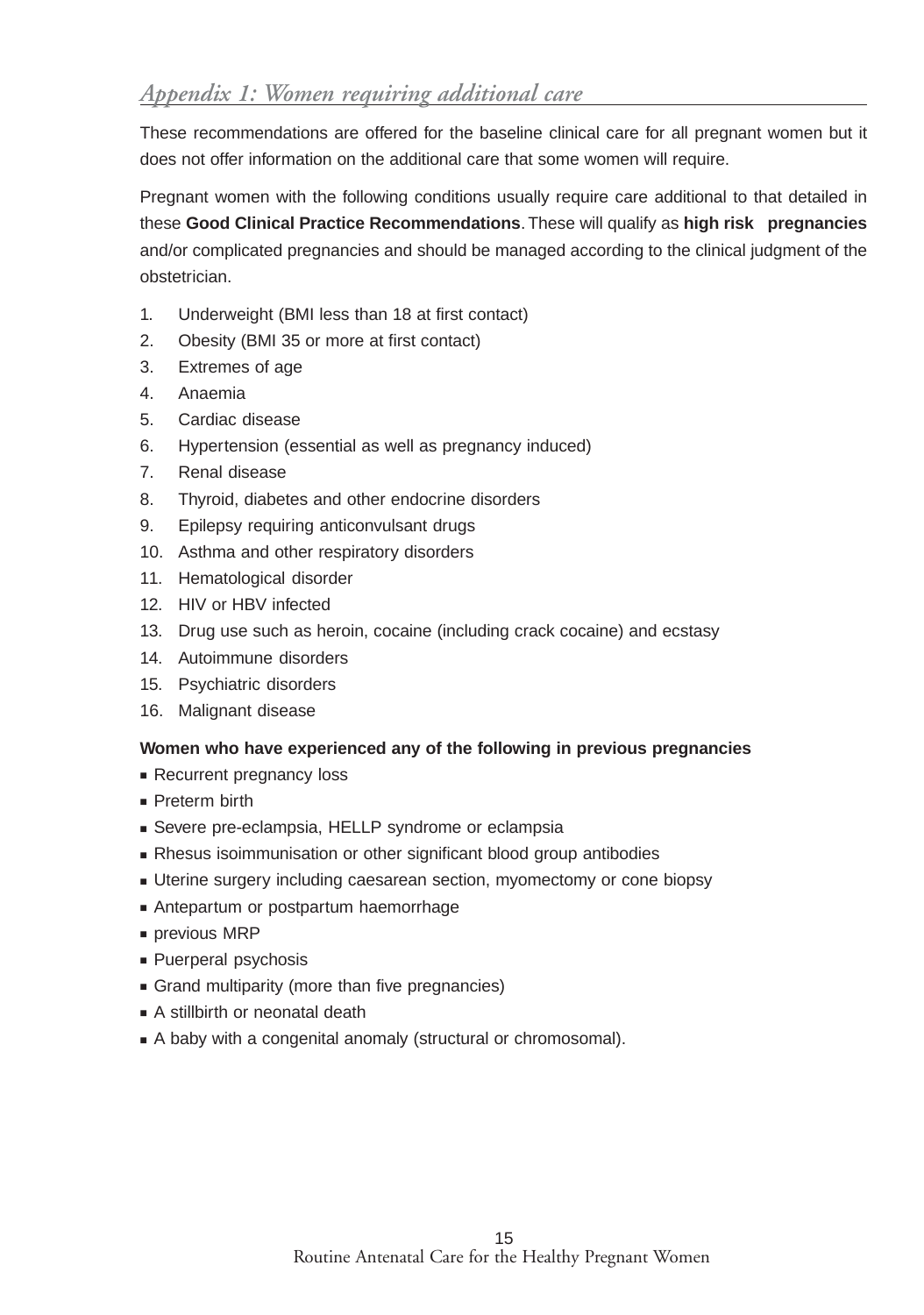#### (Schedule and content)

The schedule below, which has been determined by the purpose of each appointment, presents the recommended number of antenatal care appointments for women who are healthy and whose pregnancies remain uncomplicated in the antenatal period

#### **First appointment(s)**

Ideally, the first appointment needs to be earlier in pregnancy (prior to 12 weeks). This is a trend we need to educate our patients on as the first trimester offers a large volume of information. There may be need in early pregnancy for two appointments. At the first (and second) antenatal appointment:

- Give information, with an opportunity to discuss issues and ask questions; offer verbal information supported by written information (on topics such as diet and lifestyle considerations, pregnancy care services available, maternity benefits and sufficient information to enable informed decision making about screening tests)
- Identify women who may need additional care (see Appendix 1) and plan pattern of care for the pregnancy
- Check blood group and RhD status
- Offer screening for anaemia, hepatitis B virus, HIV, rubella susceptibility and syphilis
- Offer screening for asymptomatic bacteriuria
- Offering screening for Down's syndrome if available
	- nuchal translucency at 11 to 14 weeks
	- Serum screening at 14 to 20 weeks.
- Offer early ultrasound scan for gestational age assessment as far as possible. Ultrasound scans to determine gestational age using:
	- –crown–rump measurement if performed at 10 to 13 weeks
- –bi-parietal diameter or head circumference at or beyond 14 weeks
- Offer ultrasound screening for structural anomalies (20 weeks)
- Weight and BP Record.

#### **16–20 weeks**

The next appointment should be scheduled at 16 weeks to:

- review, discuss and document the results of all screening tests undertaken; reassess planned pattern of care for the pregnancy and identify women who need additional care (see Appendix 1)
- investigate a haemoglobin level of less than 10 g/dL and start iron supplementation
- Measure blood pressure and test urine for proteinuria
- At 18–20 weeks, an ultrasound scan should be performed for the detection of structural anomalies. For a woman whose placenta is found to extend across the internal cervical os at this time, another scan in third trimester should be offered and the results of this scan reviewed at next appointment.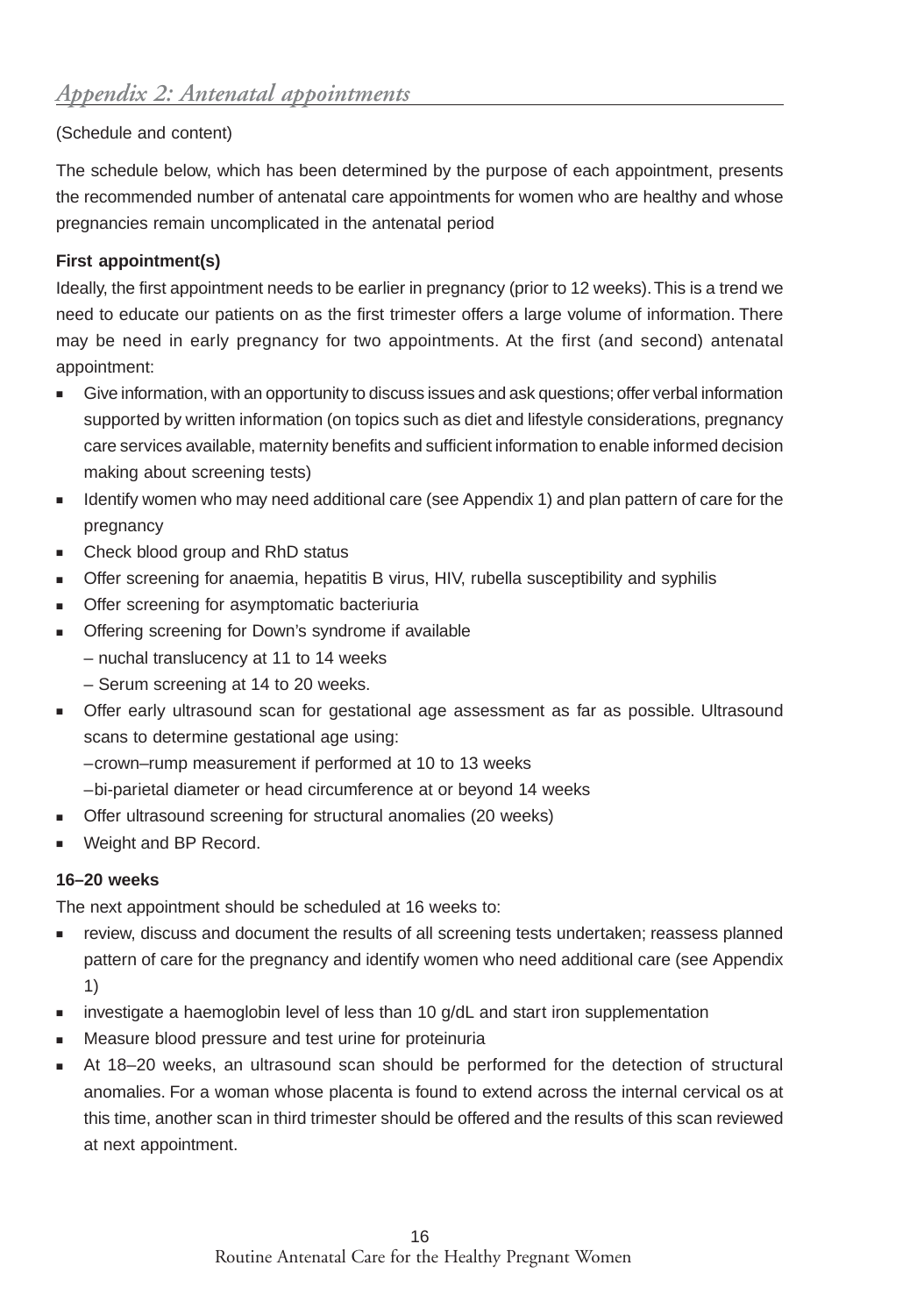#### **24 -28 weeks**

At this appointment:

- Measure and plot symphysis–fundal height
- Measure blood pressure and test urine for proteinuria
- Give information with an opportunity to discuss issues and ask questions
- Offer screening for gestational Diabetes if possible
- Offer a second screening for anemia
- Offer anti-D to rhesus-negative women where available and indicated

#### **30-36 weeks**

At this visit :

- Measure blood pressure and test urine for proteinuria
- Measure and plot symphysis–fundal height
- Review, discuss and document the results of screening tests undertaken at 28 weeks
- Reassess planned pattern of care for the pregnancy and identify women who need additional care (see Appendix 1)

#### **36-40 weeks**

At this appointment:

- Measure blood pressure and test urine for proteinuria
- Measure and plot symphysis–fundal height
- check position of baby
- For women whose babies are in the breech presentation consider external cephalic version where expertise is available or refer to a district hospital for further management
- Review ultrasound scans report if placenta extended over the internal cervical os at previous ultrasound and if needed refer to a district hospital for further management.

#### **After 40 weeks**

For women who have not given birth by 41 weeks:

- Closer antepartam vigilance
- Measure blood pressure and test urine for proteinuria
- Measure and plot symphysis-fundal height
- check position of baby
- Review and if needed refer to a district hospital for further management
- Consider induction if inducible and favorable cervix.